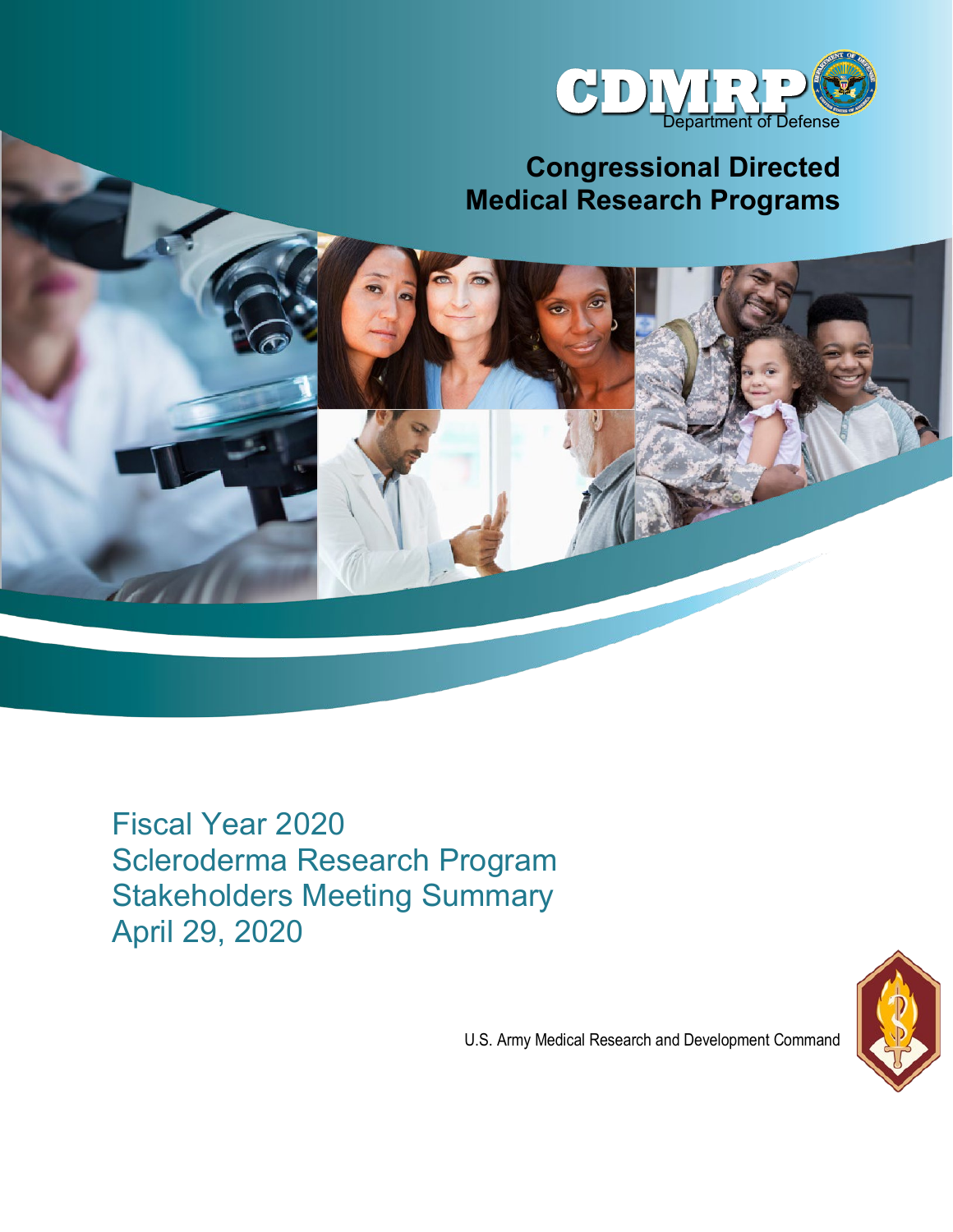## **Overview: CDMRP History**

The Defense Health Agency J9, Research and Development Directorate manages the Defense Health Program Research, Development, Test, and Evaluation appropriations, including funds assigned to the United States Army Medical Research and Development Command Congressionally Directed Medical Research Programs (CDMRP) for management. Since its first appropriation of congressional funding in fiscal year 1992 (FY92), CDMRP has been responsible for managing more than \$14.4 billion in appropriations.

The origins of the CDMRP reach back to 1992 when Congress first appropriated funds targeted specifically for women's health research. In 1993, funds were appropriated for the establishment of the Breast Cancer Research Program. Since that time, additional research programs and topics have been added to the Department of Defense (DoD) appropriation by Congress, and the CDMRP has evolved into a global funding organization that fosters novel approaches to biomedical research in response to the expressed needs of its stakeholders. The CDMRP implements the investment of congressionally directed dollars provided to fund groundbreaking, high-impact, meritorious research that targets critical gaps. In addition, the CDMRP provides support for the management of core dollars (Presidential budget) directed at both intramural and extramural military medical research portfolio areas.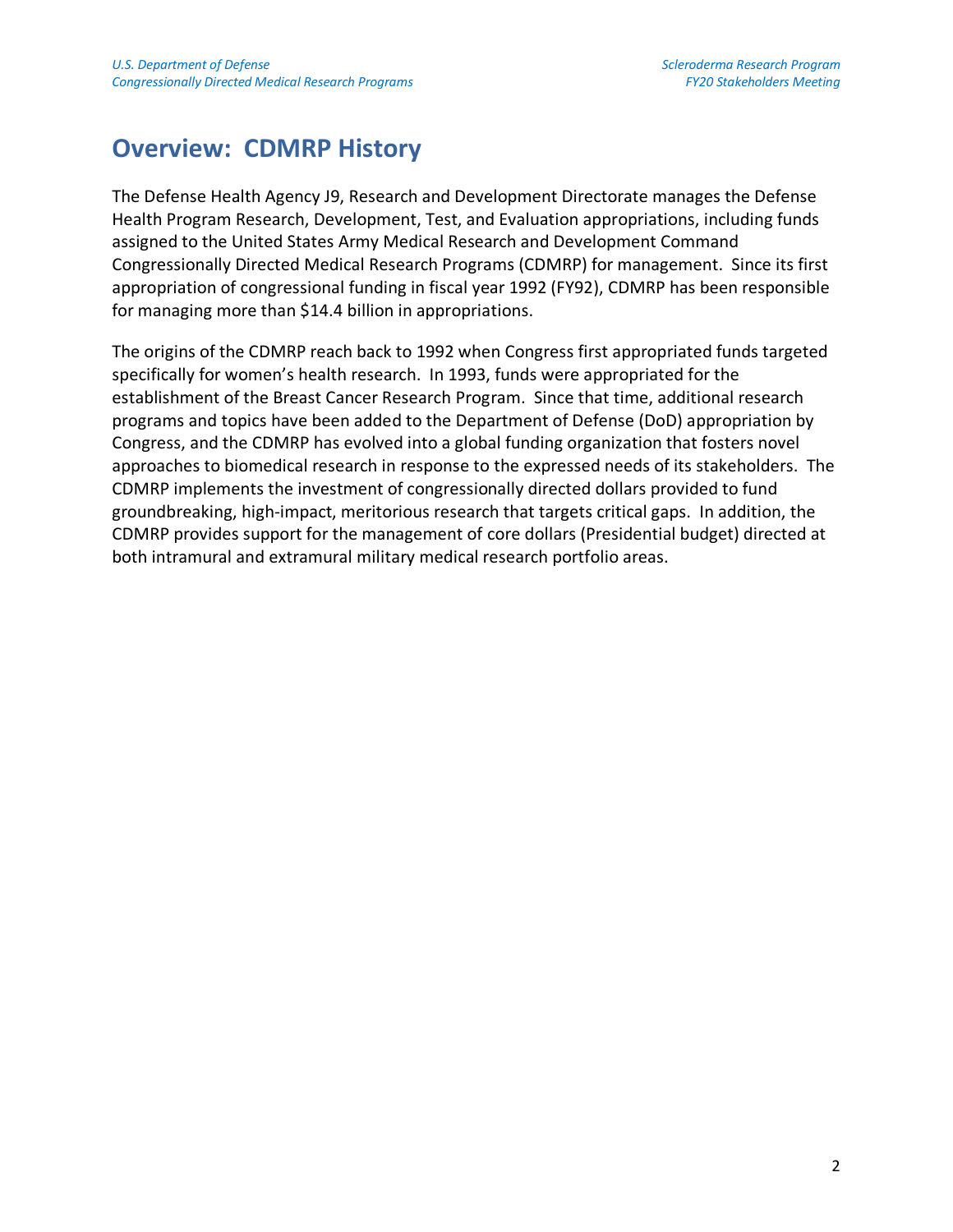## **Programmatic Cycle**



#### **Figure 1. CDMRP Annual Program Cycle**

#### \*As needed

To ensure that each program's research portfolio reflects not only the most meritorious science, but also the most programmatically relevant research, the CDMRP developed a two-tiered model based upon recommendations from a 1993 Institute of Medicine (IOM) report.<sup>[§](#page-2-0)</sup> The IOM (now the National Academy of Medicine) recommended a two-step review procedure for research applications that was composed of a scientific peer review and a separate programmatic review (Figure 1). The scientific peer review is conducted by an external panel that is recruited specifically for each peer review session. Peer review involves the expertise of scientists, clinicians, military members, and consumers (patient advocates). Each application is judged on its own scientific and technical merit with respect to the described criteria in the funding opportunity solicitation. The second tier of review, programmatic review, includes discussions by experts in the field, such as the Programmatic Panel for the SRP. These experts, which include scientists, clinicians, consumers, and members of the military, assess the applications based on the scientific peer review ratings and summaries, a balanced portfolio, programmatic intent, and scientific merit. Scientifically sound applications that best meet the program's interests and goals are recommended for funding by the Programmatic Panel. Once approval is received for the funding list, awards are made in the form of 1- to 4-year grants and assigned to Science Officers for full-cycle support of research and outcomes.

<span id="page-2-0"></span><sup>§</sup> Strategies for Managing the Breast Cancer Program: A Report to the U.S. Army Medical Research and Development Command, 1993.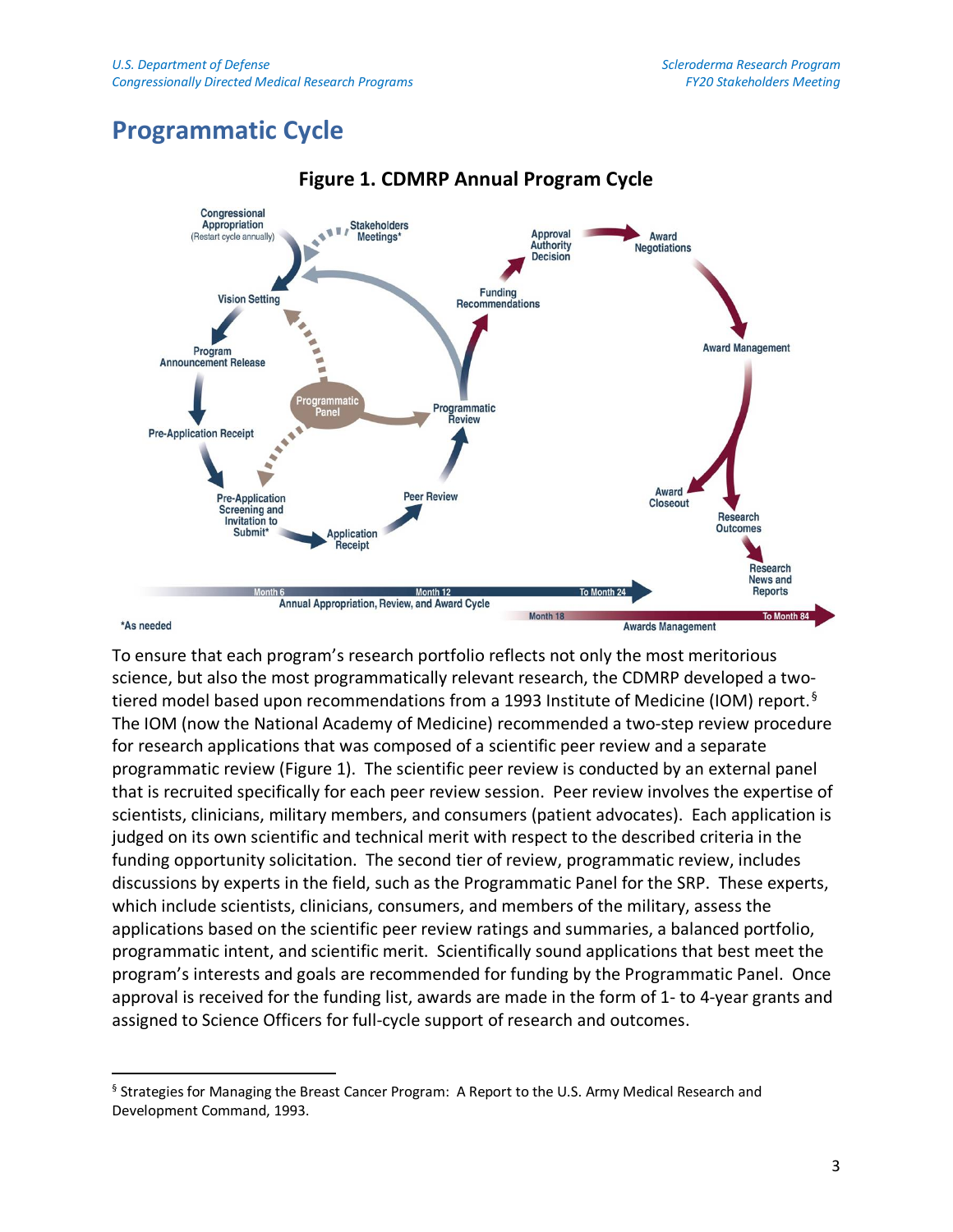### **Introduction to the FY20 Scleroderma Research Program**

Scleroderma is a poorly understood heterogeneous disease with poor survival, no validated biomarkers, and no effective disease modifying treatment. Systemic Scleroderma (SSc) presents as a chronic connective tissue multisystem disorder characterized by vasculopathy, autoimmunity, inflammation, and fibrosis. The prevalence of SSc is about 250 per million and the incidence is about 20 per million adults, with approximately 70,000 SSc cases in the United States. SSc has the highest mortality rate of any systemic autoimmune disease with interstitial lung disease as the leading cause of disease-related mortality. Although it strikes patients of all ages, including children, incidence is most likely between the ages of 40-60. There is a higher prevalence in some Native American populations. Congress directed that the Scleroderma Research Program (SRP) be included in the U.S. FY20 DoD appropriation at \$5 million (M) and be established as a CDMRP program. With this new program, SRP will invest in research for the benefit of Service members, Veterans, their families, and the American public.

### **Moment of Silence**

Mr. Ed Harris, a scleroderma researcher, patient, and founder of The Scleroderma Education Project, provided the Moment of Silence at the FY20 SRP Stakeholders meeting to reflect on the impact that scleroderma has on patients and to remember those who have passed from the disease. He shared that researchers and clinicians observe the disabling and disfiguring aspects of the disease for which limited treatments are available to alter disease course and alleviate symptoms. He noted, however, that there is an additional view of scleroderma that many do not see, which is revealed in the social media interaction among scleroderma patients. In this setting, scleroderma patients share their daily struggles — how their partners want to leave them, how they look disfigured, incontinence issues, and lack of physical intimacy. Mr. Harris added that the current pandemic has placed many scleroderma patients at a higher risk of complications if they become infected with COVID-19 because of associated cardiac and respiratory issues as well as being immunosuppressed. Mr. Harris shared that because of the pandemic, he is no longer able to receive the therapeutic plasma exchange treatments that keep him in remission. He commented that the lack of improvement in treatment options for scleroderma is what motivates him, at the age of 72, to spend 5-6 hours a day educating patients and writing scleroderma-related articles. He emphasized that priority should be given to research that will benefit patients in the short term. He concluded the Moment of Silence by asking those in attendance to remember those that are living with, have been affected by, or passed from scleroderma.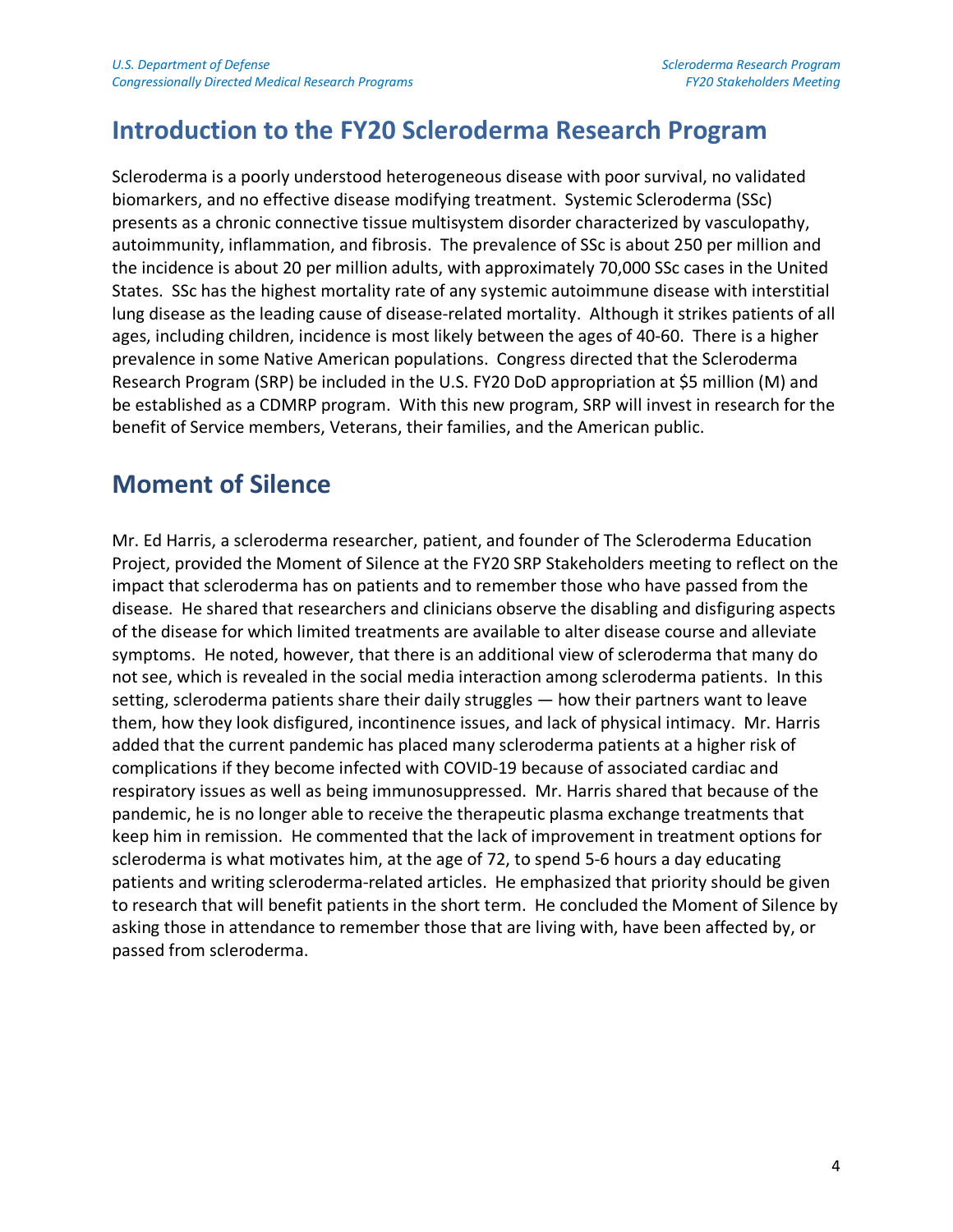## **SRP Stakeholders Meeting Objectives**

#### **Purpose**

The Stakeholders meeting is a forum for an open dialogue among experts to (1) identify critical issues facing scleroderma research and patient treatment and (2) acknowledge the underfunded areas of research and patient care in the field of scleroderma.

#### **Participants**

• Forty representatives from scleroderma non-profit organizations, academia, and Government institutions were invited to share broad perspectives on which initiatives have the greatest potential to propel the science forward, break down potential barriers in research and patient outcomes, address key knowledge or scientific gaps, and identify potential approaches for the treatment of scleroderma.

#### **Key Meeting Outcomes**

- Review scleroderma research landscape (presentations highlighting key areas of research and review of stakeholder survey).
- Define and prioritize research areas to close the research gaps to be used by the SRP Programmatic Panel at Vison Setting.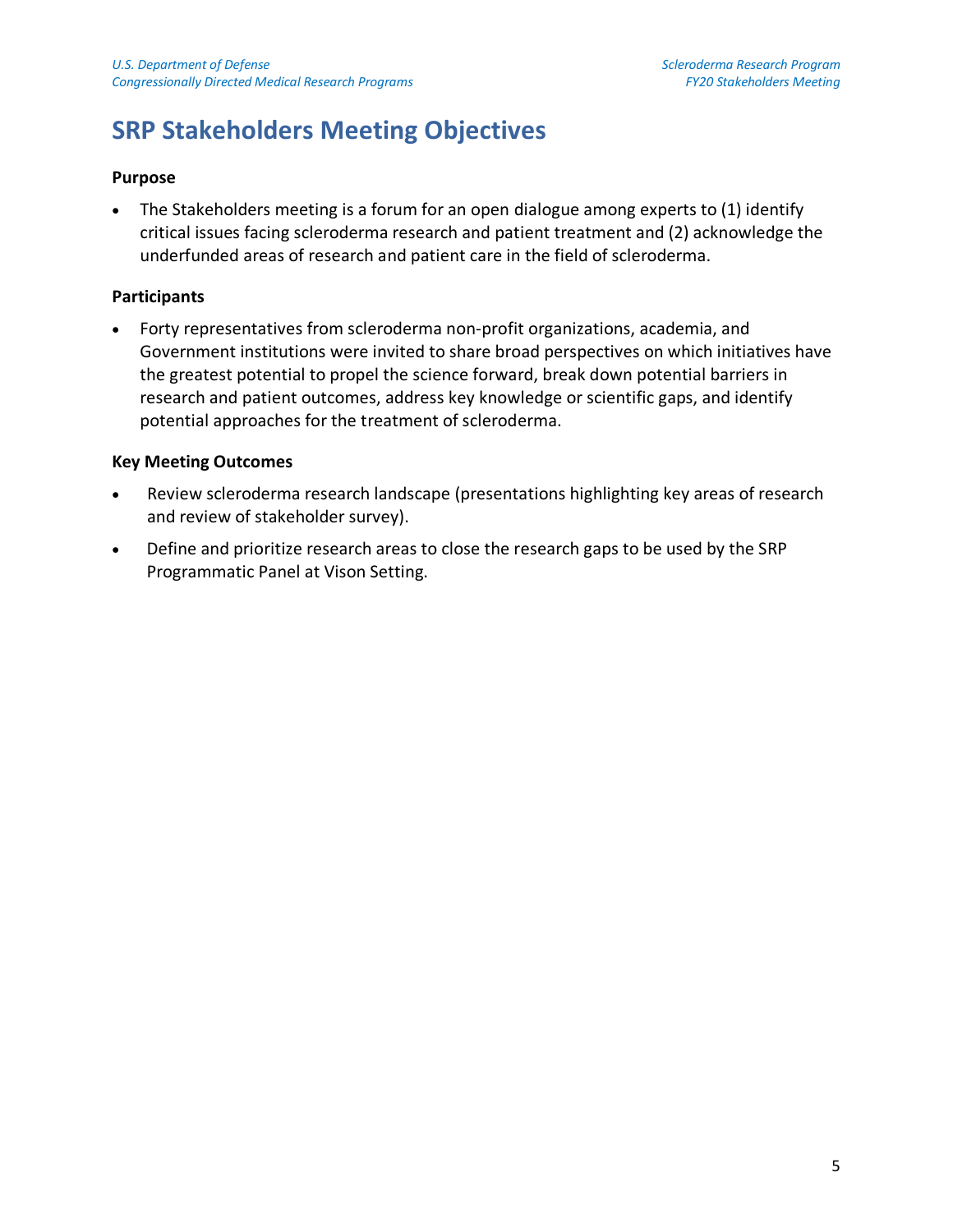## **FY20 SRP Stakeholders**

| <b>Stakeholder</b>         | <b>Affiliation</b>                                                                                                       |  |
|----------------------------|--------------------------------------------------------------------------------------------------------------------------|--|
| Dr. Carol Artlett          | <b>Drexel University School of Medicine</b>                                                                              |  |
| Dr. Shervin Assassi        | University of Texas Health Science Center at Houston                                                                     |  |
| Ms. Kathleen Beauchamp     | Consumer                                                                                                                 |  |
| Dr. Howard Chang           | <b>Stanford University</b>                                                                                               |  |
| Dr. Quinn Dinh             | Corbus, Pharmaceuticals, Inc.                                                                                            |  |
| Dr. Sharon Dobie           | Scleroderma Research Foundation                                                                                          |  |
| Dr. Robyn Domsic           | University of Pittsburgh School of Medicine                                                                              |  |
| <b>COL Jess Edison</b>     | <b>Walter Reed National Military Medical Center</b>                                                                      |  |
| Dr. Luke Evnin             | Scleroderma Research Foundation                                                                                          |  |
| Dr. Carol Feghali-Bostwick | <b>Medical University of South Carolina</b>                                                                              |  |
| Dr. David Fox              | University of Michigan                                                                                                   |  |
| Dr. Tracy Frech            | VA Medical Center, Salt Lake City, Utah                                                                                  |  |
| Mr. Ed Harris              | Consumer                                                                                                                 |  |
| Dr. Monique Hinchcliff     | <b>Yale School of Medicine</b>                                                                                           |  |
| Dr. Laura Hummers          | Johns Hopkins Scleroderma Center                                                                                         |  |
| Dr. Masood Khan            | Department of Veterans Affairs                                                                                           |  |
| Dr. Benjamin Korman        | University of Rochester                                                                                                  |  |
| Dr. Robert Lafyatis        | <b>Boston University</b>                                                                                                 |  |
| Dr. Brendan Lee            | <b>Baylor College of Medicine</b>                                                                                        |  |
| Dr. Maureen Mayes          | University of Texas Health Science Center at Houston                                                                     |  |
| Dr. Zsuzanna McMahan       | Johns Hopkins Scleroderma Center                                                                                         |  |
| <b>COL Stephen Olson</b>   | <b>Walter Reed National Military Medicine Center</b>                                                                     |  |
| Dr. Heiyoung Park          | National Institute of Arthritis and Musculoskeletal and<br>Skin Diseases (NIAMS), National Institutes of Health<br>(NIH) |  |
| Dr. Harris Perlman         | Northwestern University                                                                                                  |  |
| Dr. Ani Philip             | McGill University Health Centre Research Institute                                                                       |  |
| Dr. David Piestsky         | VA Medical Center, Durham, North Carolina                                                                                |  |
| Mr. Robert Riggs           | <b>Scleroderma Foundation</b>                                                                                            |  |
| Dr. Bernie Rubin           | GlaxoSmithKline                                                                                                          |  |
| Dr. Ami Shah               | Johns Hopkins Scleroderma Center                                                                                         |  |
| Dr. Mehul Shah             | <b>Actelion Pharmaceuticals</b>                                                                                          |  |
| Mr. Robert Tufel           | Scleroderma Research Foundation                                                                                          |  |
| Dr. John Varga             | Northwestern University                                                                                                  |  |
| Dr. Michael Whitfield      | Geisel School of Medicine at Dartmouth                                                                                   |  |
| Ms. Deann Wright           | <b>Scleroderma Research Foundation</b>                                                                                   |  |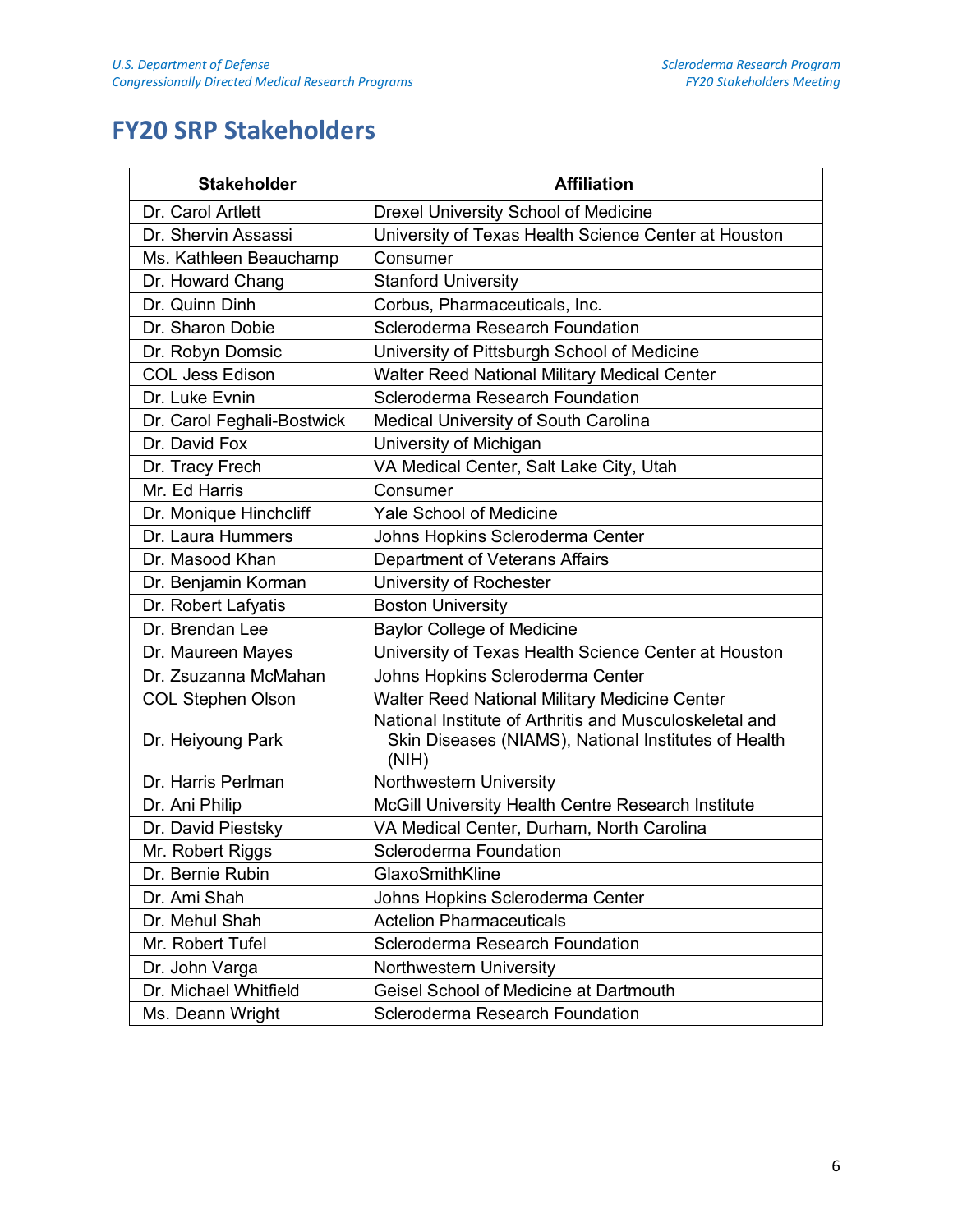### **The SRP acts in partnership with scleroderma non-profit organizations, academia, and Government institutions to benefit of Service members, Veterans, their families, and the American public**

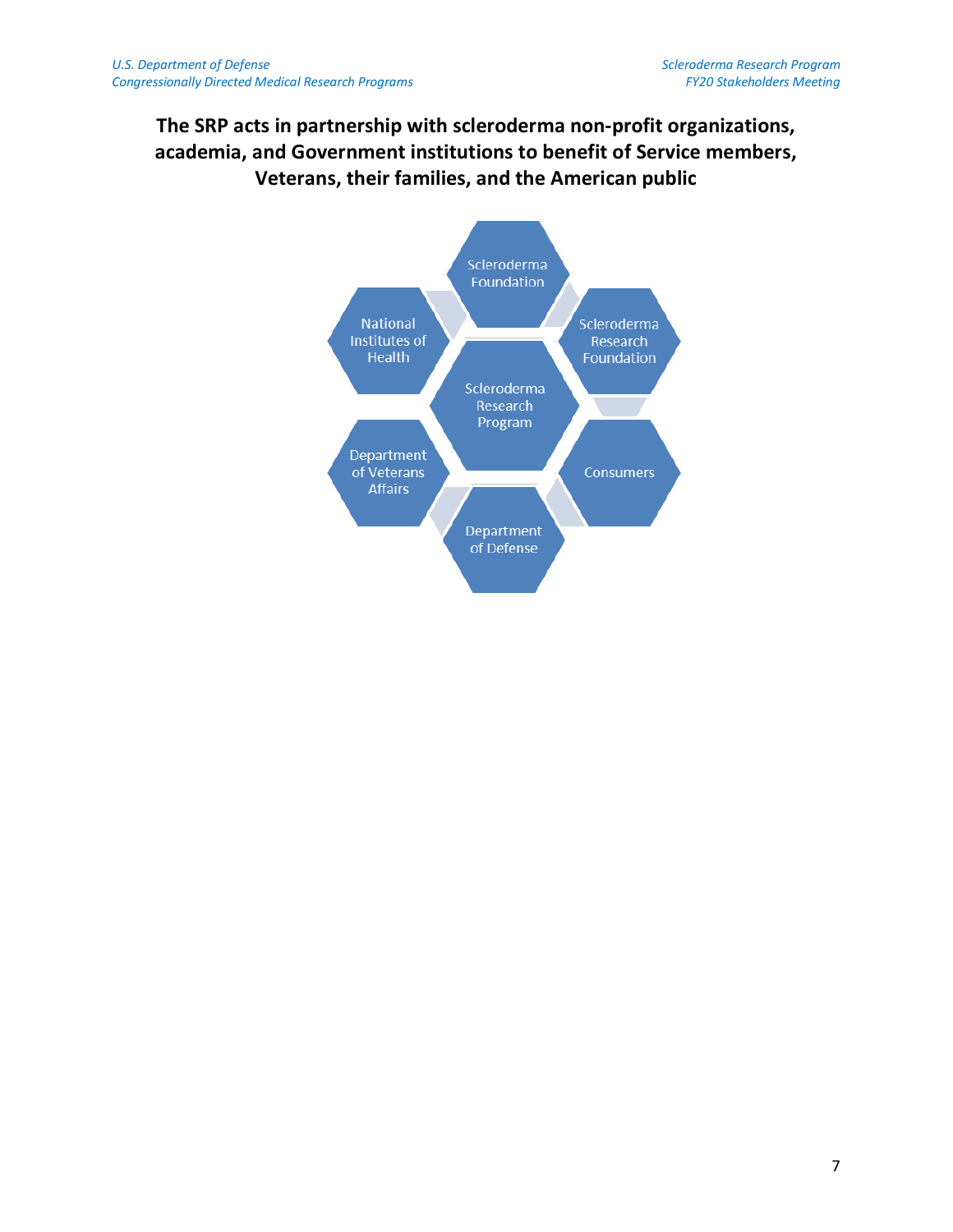### **Scleroderma Research Continuum**

The Scleroderma Research Continuum represents a research framework within which studies can be organized along a progression that includes six topic areas: foundational science, epidemiology, etiology, prevention and screening, treatment, survivorship and quality of life. This also facilitates analysis of gaps and identification of future areas of focus.



### **Scleroderma Research Continuum**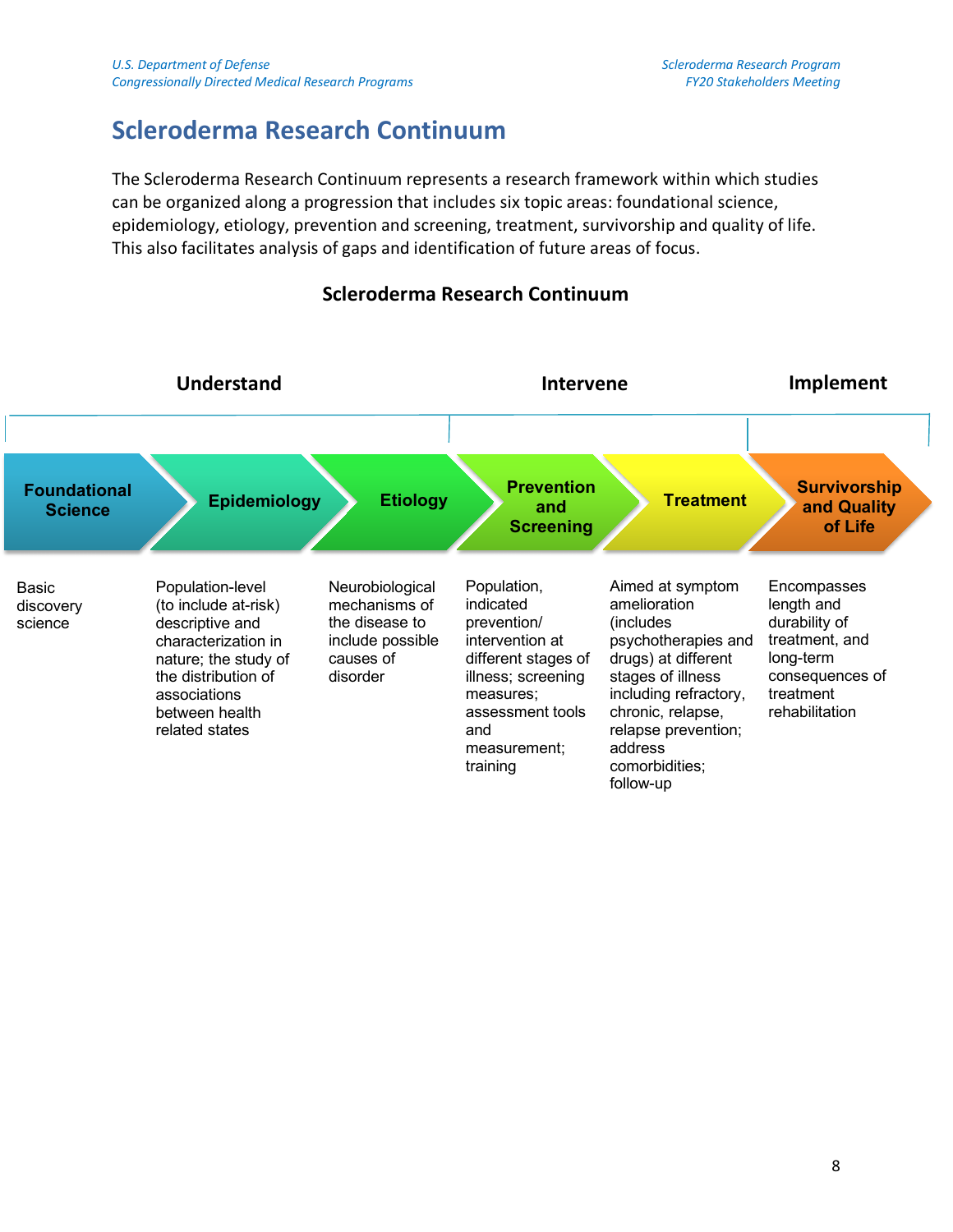### **Summary of Scleroderma Research Landscape**

#### **Scleroderma Foundation Overview – Mr. Robert Riggs**

Mr. Riggs offered an overview of the Scleroderma Foundation. He described the various research grants offered by the Scleroderma Foundation (Established Investigator Grants, New Investigator Grants, and Collaborative Research Grants), which support the generation of pilot data, collaboration, and training of the next generation of scleroderma researchers. He indicated that the foundation has funded 286 grants at 77 research institutions totaling \$28.56M in research dollars, all of which is provided by individuals and families living with scleroderma. He highlighted the Scleroderma Foundation Early Career Investigators Workshop, a biennial event in which early career investigators present research to established researchers in a mentoring environment. Mr. Riggs stated that the Scleroderma Foundation was instrumental in advocating for scleroderma-specific research appropriations from Congress. The foundation endeavors to help advocates find their "voice" and legislative advocacy does that.

#### **Scleroderma Research Foundation Overview – Dr. Luke Evnin**

Dr. Evnin gave an overview of the Scleroderma Research Foundation. He reviewed the membership of the Scleroderma Research Foundation Board of Directors and Scientific Advisory Board. He noted that the foundation invests more than \$1.5M in direct grants for research programs in addition to funding other priorities. He described the major elements of the Scleroderma Research Foundation research program, which includes the unraveling the pathobiology of scleroderma, enabling precision medicine, and developing essential community scientific platforms. He also highlighted the Foundation's establishment and its contribution of over \$1M to the development of the Collaborative National Quality and Efficacy Registry (CONQUER) for Scleroderma, which consists of 13 different research sites that have already enrolled over 370 patients. And also noted the Foundation's role in establishing the Genome Research in African American Scleroderma Patients (GRASP) effort. The Foundation partners with a number of other entities in the scleroderma research continuum such as the Scleroderma Clinical Trials Consortium (SCTC), the Johns Hopkins University Scleroderma Center of Excellence, and a biotech firm Blade Therapeutics. He concluded his presentation by describing pressing open research questions for the scleroderma community, including (1) who are the "bad cells" in scleroderma? (2) why (mechanistically) does the disease persist and progress? (3) can this disease be reset and how do we do that? (4) how does fibrosis propagate in scleroderma? and (5) highlighting pathways to decrease reliance on animal models noting the opportunity to focus on 3D human organoid models.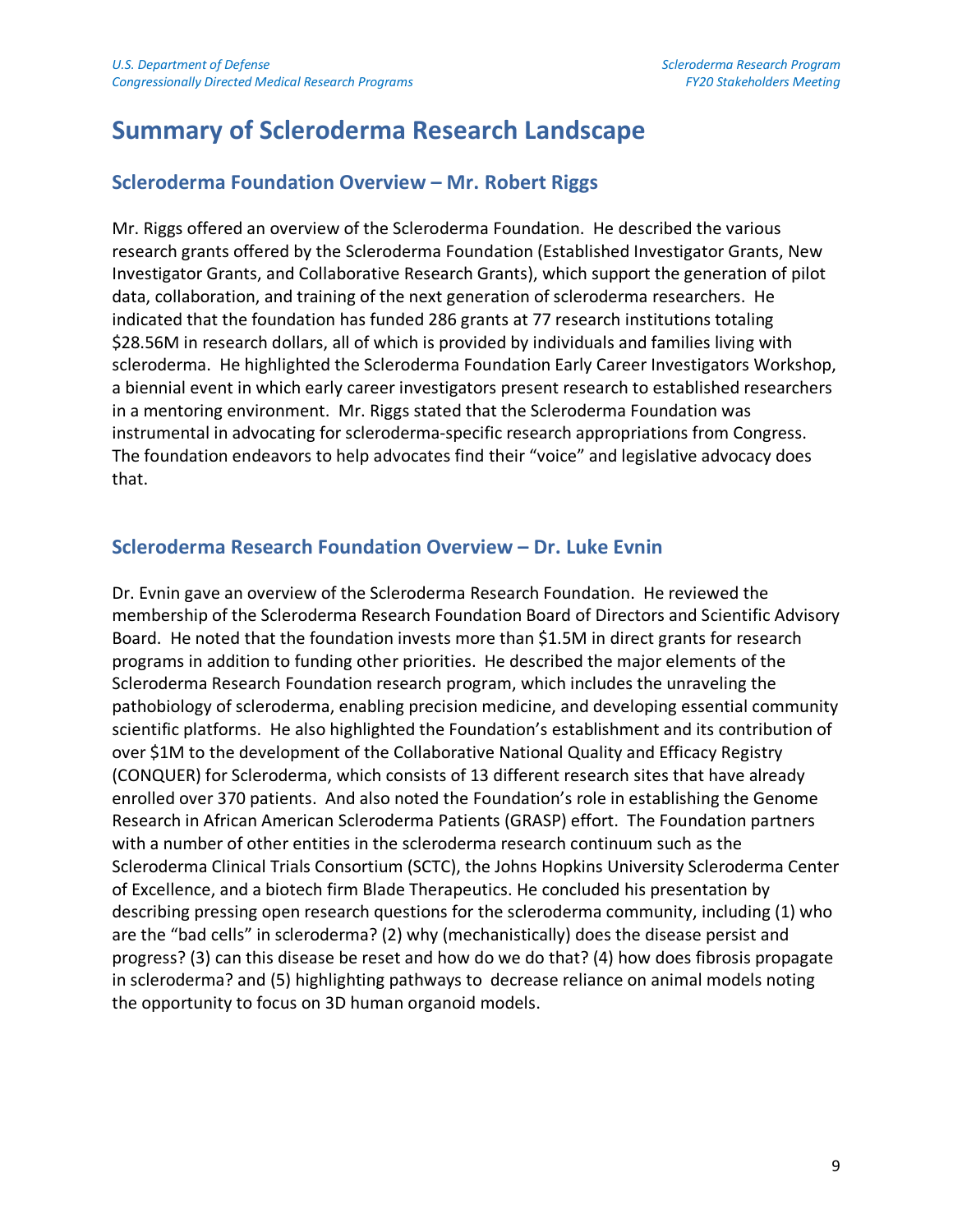#### **NIAMS Overview – Dr. Hieyoung Park**

Dr. Park provided an overview of the NIAMS investment in scleroderma research. She explained that the NIH is comprised of 27 different institutes and centers and that roughly 85% of research funds are distributed to extramural grants, contracts, and cooperative agreements, while 10% fund intramural research. She reviewed the roles of the NIH extramural research team and the overall life cycle of an NIH grant application. She stressed that funding decisions are made by the Directors of NIH institutes after the peer review, but recommendations from council members and program directors are considered. She continued by providing details related to the various types of NIH funding opportunities announcements. She then reviewed the NIH scleroderma research portfolios, which showed that about 58% of all scleroderma projects are funded through the NIAMS as research grants (e.g. R01 and R21 grants). She concluded her presentation by asking the attendees overarching questions related to scleroderma research including (1) what are the gaps or obstacles to advance the research on scleroderma? (2) are researchers using valid metrics? (3) what can the NIH/NIAMS and the broader scientific community do to accomplish research goals?

### **CDMRP Scleroderma Portfolio Overview – Mr. Jonathan Ryder, CDMRP Science Officer**

Mr. Ryder provided an overview of the CDMRP scleroderma portfolio. He introduced the DoD Peer Reviewed Medical Research Program (PRMRP) and explained that PRMRP is a large program that funds research in a number of specific disease topic areas, as directed by Congress. The PRMRP funds research projects in seven different research portfolios, including the immunology/auto-immune portfolio, which includes scleroderma research and other immunological and auto-immune research. Mr. Ryder stated that scleroderma was first offered as a PRMRP Topic Area in FY08 and then again in FY10-FY13 and FY15-FY19 and that during its time as a PRMRP Topic Area, 26 scleroderma awards have been funded totaling \$23.21M. He explained that for FY19, the scleroderma Topic Area had five Areas of Encouragement that identified some of the most critical needs in scleroderma research. He expanded upon the CDMRP scleroderma portfolio, which showed that 77% of the 26 funded scleroderma awards are invested in Investigator-Initiated Research Awards to understand the cell biology, pathobiology, and detection and diagnosis of scleroderma. He concluded his presentation by highlighting Dr. Chandra Mohan's FY15 Discovery Award focusing on optical electrography of systemic sclerosis skin.

### **Pharmacotherapeutics for Scleroderma-What's on the Horizon? – Dr. Quinn Dinh**

Dr. Dinh provided an overview of pharmacotherapeutics for scleroderma. He reviewed the current treatments for the various disease manifestations of systemic sclerosis with an emphasis on the need for additional therapies and research to advance the treatment process. He explained that compared to other immunological disorders, general and emotional health is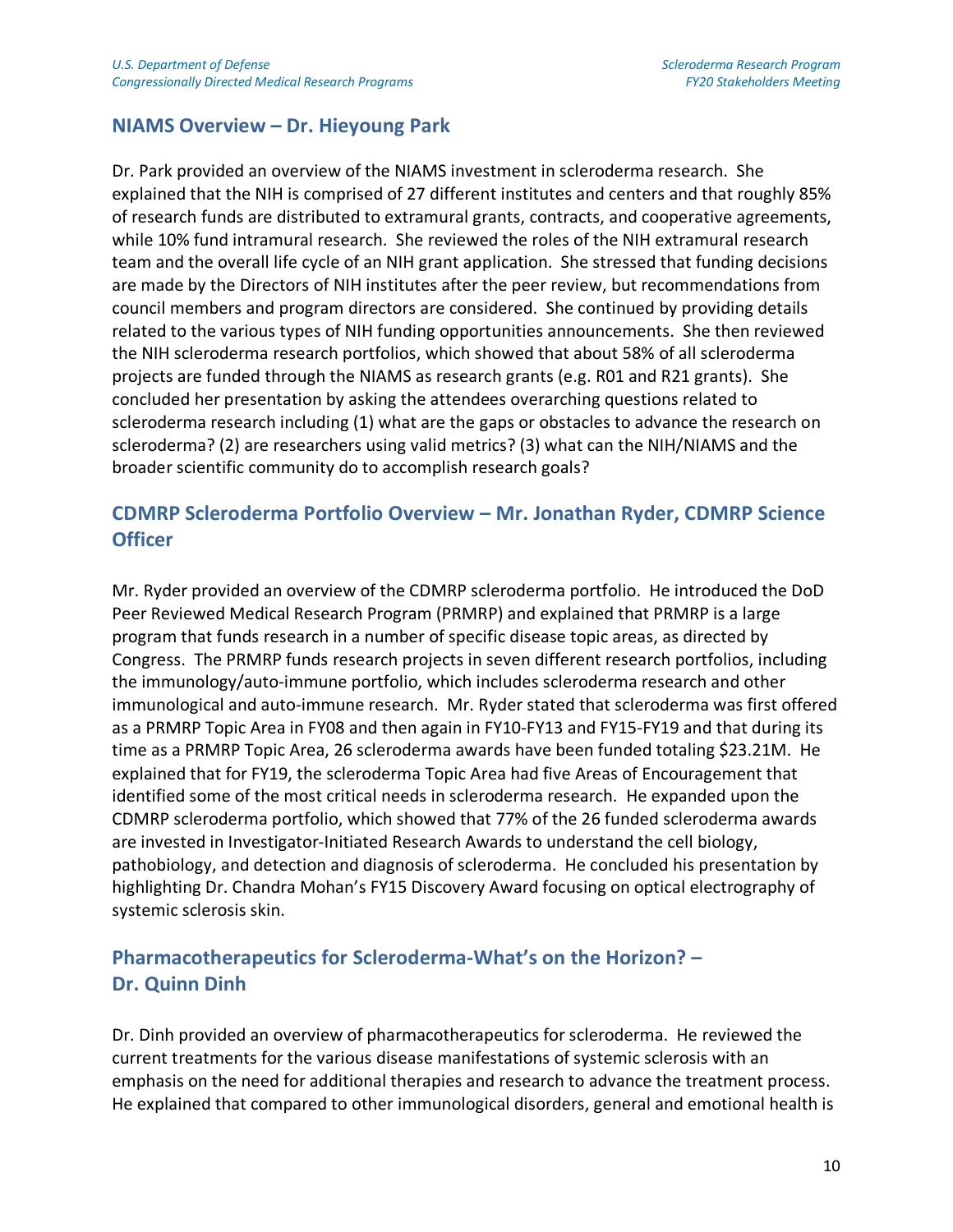worse in scleroderma patients despite an overall decrease in mortality. He described a recent study from a group in Greece where eight centers were evaluated over a 2-year period to determine treatment patterns among scleroderma patients. He related these findings to patients in the United States and explained that the majority of scleroderma patients are on at least one immunosuppression agent, but adherence to therapy is poor because of lack of drug efficacy and/or adverse events associated with immunosuppression therapy. He described potentially new treatments for scleroderma that focus on alterations in clinical trial endpoints, early disease predictors, and drugs that target scleroderma manifestations. He continued by referencing a recent publication that summarized the pipeline for Phase I and Phase II clinical trials investigating early diffuse cutaneous scleroderma and noting that the majority of trials target proinflammatory or profibrotic molecules. He described the results of selected scleroderma pharmacotherapeutics and how none met the primary endpoint and that additional planning is required to successfully execute study endpoints. Current therapies have modest efficacy and many drug targets focus on vasculopathy, inflammation, or fibrosis. Recent trials have not been able to achieve clinical endpoint of mRSS, so we need more endpoints that reflect patient reported health. In summary current therapies have modest efficacy and that additional study endpoints that reflect patient-reported health are required.

#### **Johns Hopkins Scleroderma Center Overview – Dr. Laura Hummers**

Dr. Hummers provided an overview of the Johns Hopkins Scleroderma Center. She described the extensive heterogeneity associated with scleroderma that is not captured by the limited and diffuse scleroderma subsets and indicated that patients are better grouped based on presence of scleroderma-specific antibodies. She emphasized that the mission of the Johns Hopkins Scleroderma Center is to provide the highest quality of care to patients, which is accomplished through various collaborations with cardiology, dermatology, rheumatology, and surgical departments to provide comprehensive care. Their research operation is founded in longitudinal care of patients in context of providing clinical care. They collect data on phenotypes, treatments and outcomes as well as biologic samples with the goal to interrogate biological mechanisms in clinically relevant subgroups. She explained the Johns Hopkins Scleroderma Center database and that the antibody profiles and subtypes observed in their database are similar to those observed globally. She indicated that there has been special interest in identifying markers of cancer risk in scleroderma patients. She highlighted the Johns Hopkins University Precision Medicine Initiative and the use of its revolutionary tools, data science, and connectivity to discover clinically relevant and biologically anchored subgroups to impact the value of healthcare. She explained that the Johns Hopkins Scleroderma Center uses precision medicine to neutralize the complexity associated with scleroderma by defining patients into groups that are more homogeneous, allowing for a framework for multiple connections to be made to yield a better predication of a patient's outcome and disease course. She concluded by stating the Johns Hopkins Scleroderma Center vision and goals for precision medicine in scleroderma disease management.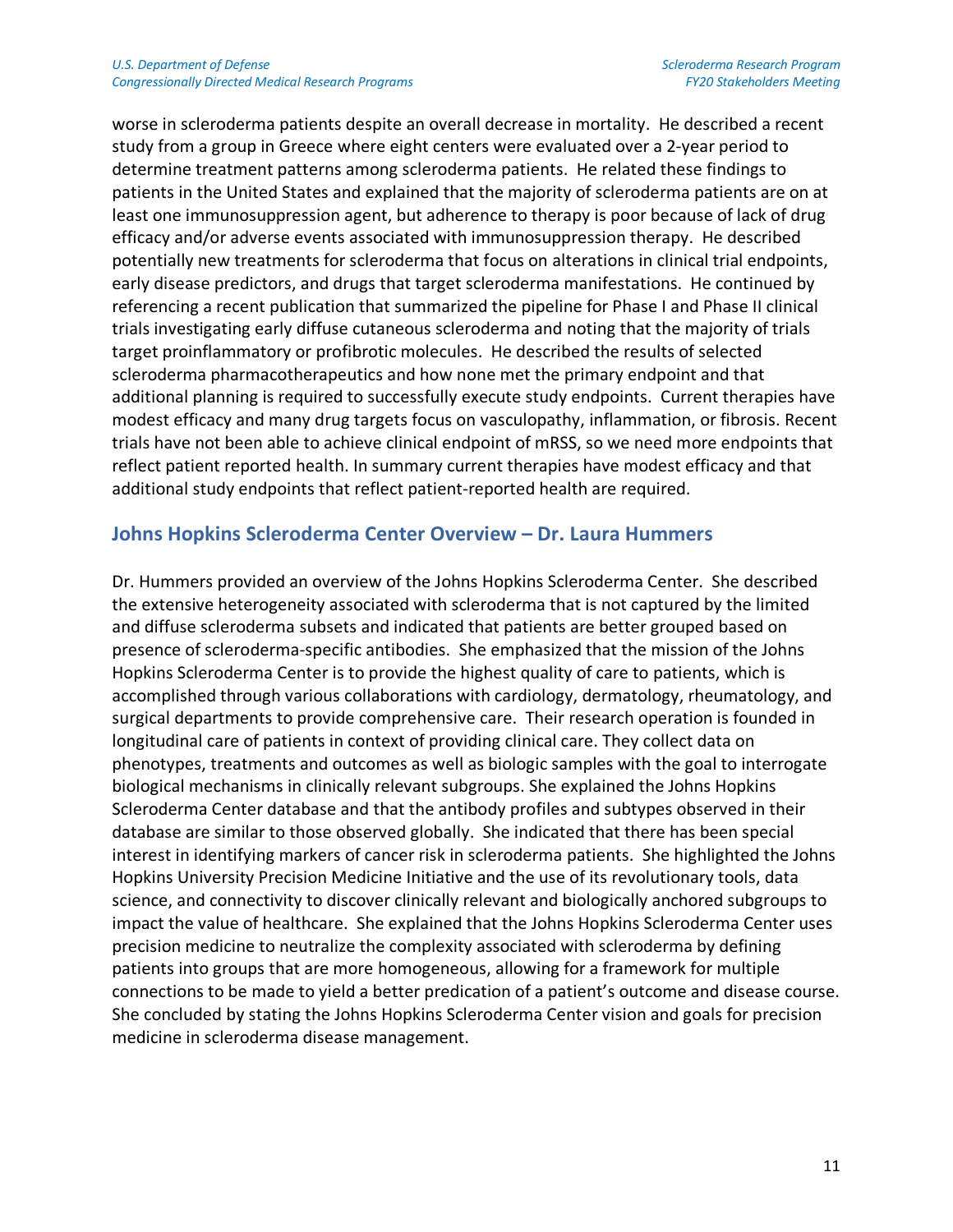### **Summary of Breakout Sessions**

After reviews of the Scleroderma Research Landscape and the Stakeholders Survey, the stakeholders broke into three assigned groups. Each group was assigned two of the research lines of effort (foundational science, epidemiology, etiology, prevention and screening, treatment, and survivorship/quality of life) and then identified the most important research priorities (areas of emphasis) to address each research gap. Each participant identified their own perspectives and then worked to consider the combined perspectives from all group participants to identify the three most important for each area of the research continuum.

| <b>Research</b><br><b>Continuum</b>                                                                                                                                                                                          | <b>Research Gaps</b>                                                                                                                                                                                                             | <b>Research Priorities (Areas of Emphasis)</b>                                                                                                                                                                                                                                                                                                                                |
|------------------------------------------------------------------------------------------------------------------------------------------------------------------------------------------------------------------------------|----------------------------------------------------------------------------------------------------------------------------------------------------------------------------------------------------------------------------------|-------------------------------------------------------------------------------------------------------------------------------------------------------------------------------------------------------------------------------------------------------------------------------------------------------------------------------------------------------------------------------|
| <b>Foundational</b><br>Science:<br><b>Basic discovery</b><br>science                                                                                                                                                         | The molecular mechanisms<br>and pathogenesis of<br>scleroderma are poorly<br>understood and there is a<br>need to identify novel and/or<br>innovative therapeutic targets.                                                       | Understand the strong female sex bias in<br>$\bullet$<br>scleroderma and why males have more<br>severe disease.<br>Understand the different biological/<br>metabolic pathways that differentiate<br>subsets of patients (genetic, clinical<br>phenotype, race/ethnicity).                                                                                                     |
| <b>Epidemiology:</b><br><b>Population-level (to</b><br>include at-risk)<br>descriptive and<br>characterization in<br>nature; the study of<br>the distribution of<br><b>associations</b><br>between health-<br>related states | Population-based or cohort<br>studies are needed to<br>understand the prevalence,<br>heterogeneity and course of<br>this disease, its manifestations<br>and its impact on health<br>outcomes and activities for<br>daily living. | Expansion of early disease registries linked<br>to biological samples and high-quality<br>clinical data and patient reported outcomes.<br>Direct patient recruitment: Enroll patient<br>partners through Facebook or other<br>platforms to avoid referral bias at tertiary<br>centers.<br>Investigate fine phenotyping of clinical<br>subsets to address heterogeneity.       |
| <b>Etiology:</b><br><b>Neurobiological</b><br>mechanisms of the<br>disease<br>to include possible<br>causes of disorder.                                                                                                     | Scleroderma has the highest<br>mortality rate of any systemic<br>autoimmune disease and<br>further research is critical to<br>decrease organ involvement,<br>especially in the lungs.                                            | Understand the functional implications of<br>epigenetic changes in scleroderma and the<br>role of epigenetic changes in disease<br>development.<br>Define the target cells of the autoimmune<br>response that initiate and/or propagate<br>organ-specific disease activity.<br>Develop models that are more suitable to<br>study the disease or closely mimic the<br>disease. |

The areas of emphasis will be used by the SRP Programmatic Panel at the FY20 Vison Setting.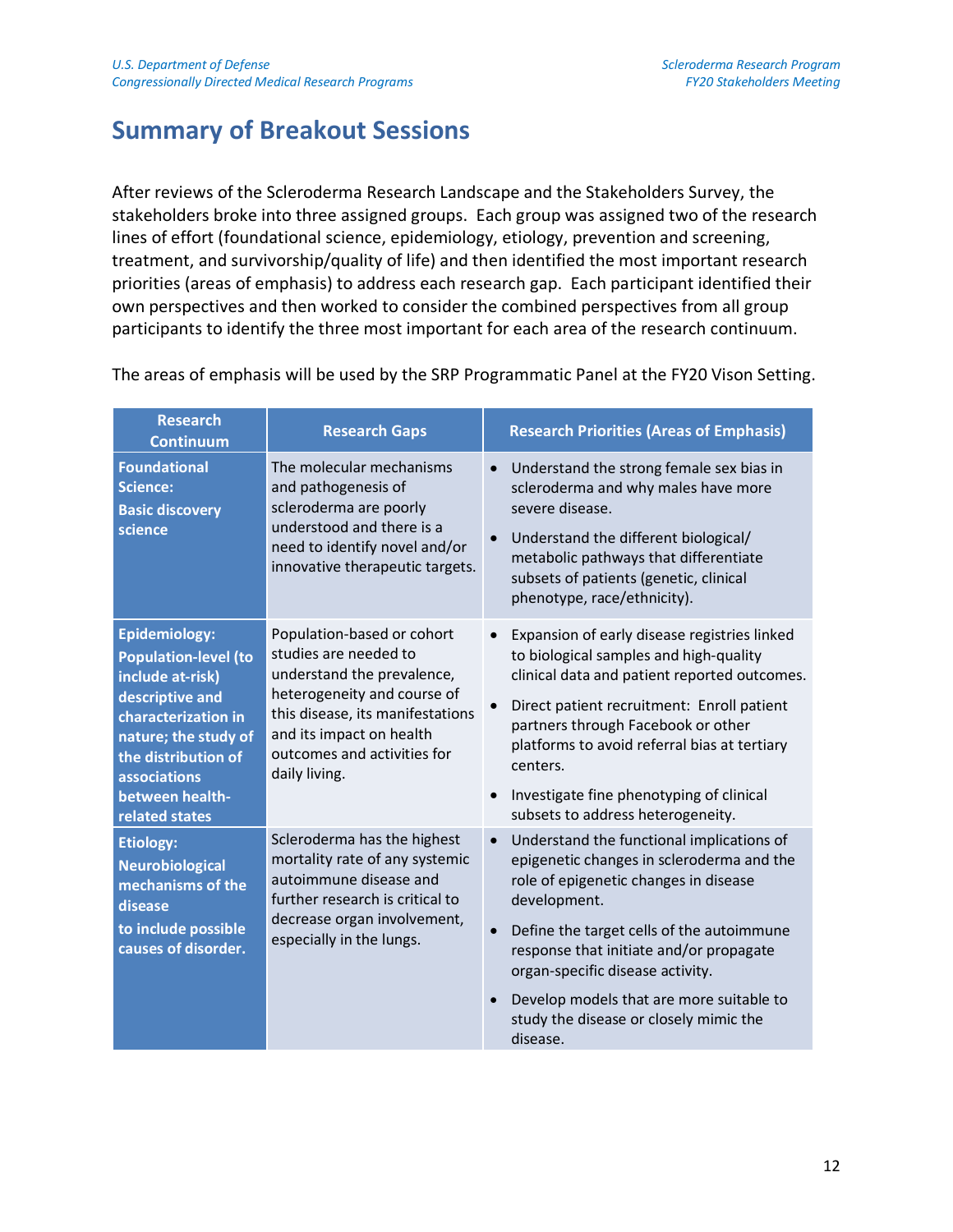| <b>Research</b><br><b>Continuum</b>                                                                                                                                                                                    | <b>Research Gaps</b>                                                                                                                                                                                                                                                                                                     | <b>Research Priorities (Areas of Emphasis)</b>                                                                                                                                                                                                                                                                                                                                                                                                                                                                                                                                              |
|------------------------------------------------------------------------------------------------------------------------------------------------------------------------------------------------------------------------|--------------------------------------------------------------------------------------------------------------------------------------------------------------------------------------------------------------------------------------------------------------------------------------------------------------------------|---------------------------------------------------------------------------------------------------------------------------------------------------------------------------------------------------------------------------------------------------------------------------------------------------------------------------------------------------------------------------------------------------------------------------------------------------------------------------------------------------------------------------------------------------------------------------------------------|
| <b>Prevention and</b><br>screening:<br>Population,<br><b>indicated</b><br>prevention/<br>intervention at<br>different stages of<br>illness; screening<br>measures;<br>assessment tools<br>and measurement;<br>training | There is a need for validated<br>biomarkers and other<br>approaches for early<br>diagnoses, monitoring disease<br>progression and its associated<br>complications, assessment of<br>treatment response to<br>prevent, arrest, or reverse the<br>symptoms of scleroderma.                                                 | Define biomarkers ('omics, and or molecular<br>$\bullet$<br>markers, cell subsets, imaging, and patient<br>reported outcomes) that help inform choice<br>of therapeutics or predict course of<br>treatment response of lung fibrosis,<br>pulmonary, vascular disease, cardiac, and<br>renal in patients with early disease.<br>Define biomarkers that help inform choice<br>of therapeutics (immunosuppressive/<br>anti-fibrotic) or predict course or treatment<br>response of ulcers, gastrointestinal, or<br>severe skin disease (morbidity)<br>Develop cohorts from diverse populations |
| Treatment:<br><b>Aimed at symptom</b><br>amelioration at<br>different stages of<br>illness including<br>refractory, chronic,<br>relapse, relapse<br>prevention; address<br>comorbidities;<br>follow-up                 | There are very few therapies<br>that are modestly effective for<br>certain manifestations of<br>scleroderma; these have<br>considerable risks and adverse<br>effects that limit their<br>usefulness. There is a critical<br>need for novel and/or<br>innovative therapies and re-<br>purposing of existing<br>therapies. | to validate potential biomarkers.<br>Develop and design innovative clinical trials.<br>Develop and validate organ specific and<br>composite outcomes measures that help<br>identify what treatments are actually<br>working.<br>Utilize clinical and molecular/laboratory<br>$\bullet$<br>measures to define homogeneous groups or<br>relevant subsets of patient(s) to determine<br>treatment and response - personalize<br>medicine.                                                                                                                                                      |
| Survivorship/quality<br>of life:<br><b>Focused on system</b><br>of care<br>improvements and<br>provider and non-<br>healthcare provider.                                                                               | Research is needed to<br>understand and improve the<br>impact of the disease and its<br>treatment on the patient's<br>experience and quality of life.<br>Research is also needed to<br>develop interventions to<br>improve coping with the<br>disease.                                                                   | Identify main concerns of patients to inform<br>development and validation of patient-<br>reported outcomes.<br>Develop interventions that improve the<br>quality of life.<br>Understand the link between what we see<br>in terms of molecular, laboratory, and<br>clinical measures and the patient's quality of<br>life.                                                                                                                                                                                                                                                                  |